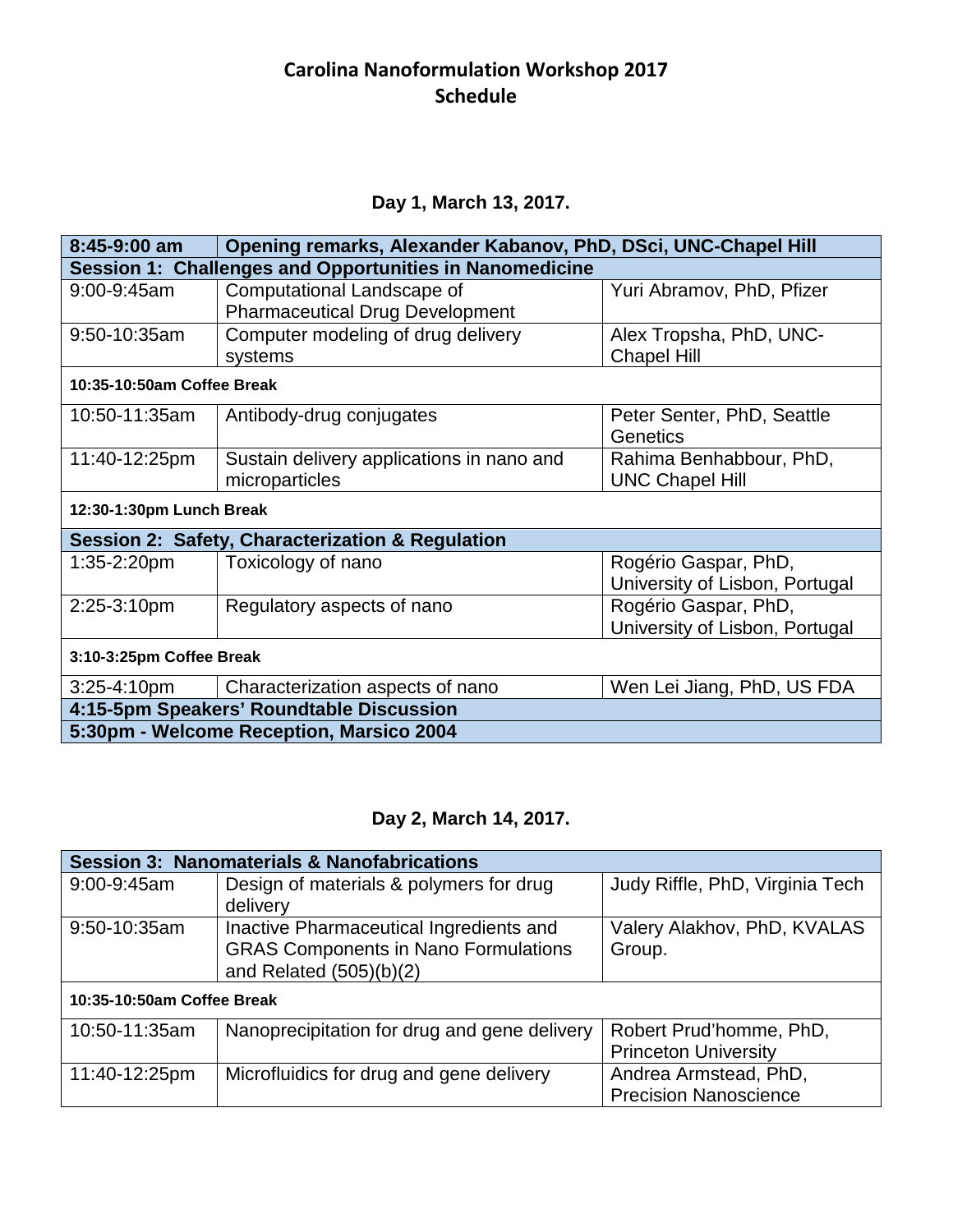## **Carolina Nanoformulation Workshop 2017 Schedule**

| 12:30-1:30pm Lunch Break                            |                                                         |                                                      |
|-----------------------------------------------------|---------------------------------------------------------|------------------------------------------------------|
| <b>Session 4: Barriers to Nanomedicine Delivery</b> |                                                         |                                                      |
| $1:35-2:20$ pm                                      | Nanoparticles and tumor penetration                     | Kazunori Kataoka, PhD,<br>University of Tokyo, Japan |
| 2:25-3:10pm                                         | PK & Bio-distribution considerations in<br>nanodelivery | William Zamboni, PhD, UNC-<br><b>Chapel Hill</b>     |
| 3:10-3:25pm Coffee Break                            |                                                         |                                                      |
| $3:25 - 4:10$ pm                                    | Drugs and biomolecules delivery to CNS                  | William Banks, MD, University<br>of Washington       |
| 4:15-5pm Speakers' Roundtable Discussion            |                                                         |                                                      |

# **Day 3, March 15, 2017.**

| <b>Session 5: Nanoparticles for Drug Delivery &amp; Vaccines</b> |                                             |                             |
|------------------------------------------------------------------|---------------------------------------------|-----------------------------|
| $9:00 - 9:45$ am                                                 | Nanoparticles approach to sRNA delivery     | Dan Anderson, PhD, MIT      |
| 9:50-10:35am                                                     | PLGA particles for drug and vaccine         | Zach Rodgers, PhD, UNC-     |
|                                                                  | delivery                                    | <b>Chapel Hill</b>          |
| 10:35-10:50am Coffee Break                                       |                                             |                             |
| 10:50-11:35am                                                    | <b>Nanogels</b>                             | Tatiana Bronich, PhD, UNMC  |
| 11:40-12:25pm                                                    | Nanoparticles as vaccines                   | Jenny Ting, PhD, UNC-Chapel |
|                                                                  |                                             | Hill                        |
| 12:30-1pm Lunch Break                                            |                                             |                             |
| <b>Session 6: Translation</b>                                    |                                             |                             |
| $1:35-2:20$ pm                                                   | Preclinical development of nanoformulations | Luis Santos, PhD, MedImmune |
| 2:25-3:10pm                                                      | Tech transfer from bench to bedside         | Valery Alakhov, PhD, KVALAS |
|                                                                  |                                             | Group.                      |
| 3:15-4pm Speakers' Roundtable Discussion                         |                                             |                             |